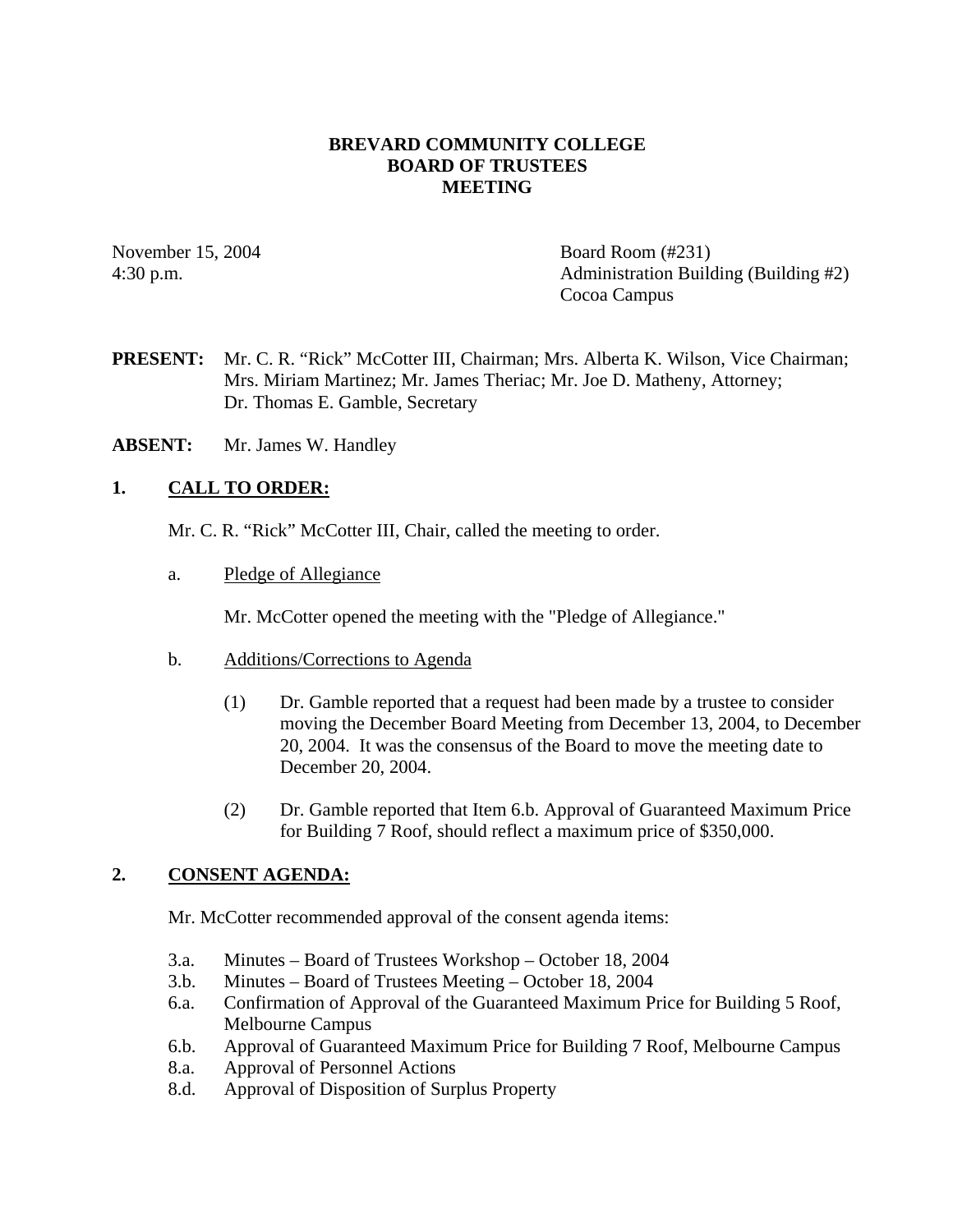Board of Trustees Meeting November 15, 2004 Page -2-

- 9.a. Approval of Monthly Budget Status Report, October 2004
- 9.b. Approval of Direct Support Organization Financial Reports
- 9.c. Approval of Disposition of Surplus Property

Mrs. Martinez moved approval of the consent agenda items. Mr. Theriac seconded the motion. All those voting in favor of the motion – Martinez, Theriac, McCotter, and Wilson; opposed – none. Motion unanimously approved. (Mr. Handley absent)

#### **3. APPROVAL OF OFFICIAL MINUTES OF PREVIOUS MEETINGS:**

a. Minutes – Board of Trustees Workshop Meeting – October 18, 2004

Approved – consent agenda.

b. Minutes – Board of Trustees Meeting – October 18, 2004

Approved – consent agenda.

(Mr. Theriac was excused from the meeting.)

## **4. COMMUNICATIONS:**

a. Recognition of BCC's Psi Beta Chapter – Dr. Fettrow

Dr. Brenda Fettrow, Provost, Cocoa Campus, reported that the mission of the Psi Beta Honor Society is professional development of psychology students at community colleges through promotion and recognition of excellence in scholarship, leadership, research and community service. The Cocoa Campus Psi Beta Chapter was the recipient of the 2004 Wadsworth College Publishers Outstanding Psi Beta Chapter Award for excellence in fulfilling this mission. The plaque was presented to the Trustees and Dr. Gamble by Dr. Fettrow; Dr. James Braun, Psi Beta Faculty Advisor; and, members of the Cocoa Psi Beta Chapter.

b. Presentation of "Keep Brevard Beautiful" Award – Dr. Fettrow

Dr. Brenda Fettrow, Provost, Cocoa Campus, reported that BCC's Cocoa Campus was the recipient of the Florida Today's "Keep Brevard Beautiful" award in the category of new major landscaping, Central Brevard area in recognition of the Cocoa Campus renovations to the main entrance and Rosetine Street. She thanked the Board and Administration for their vision and support of this project and presented them with the plaque and certificate.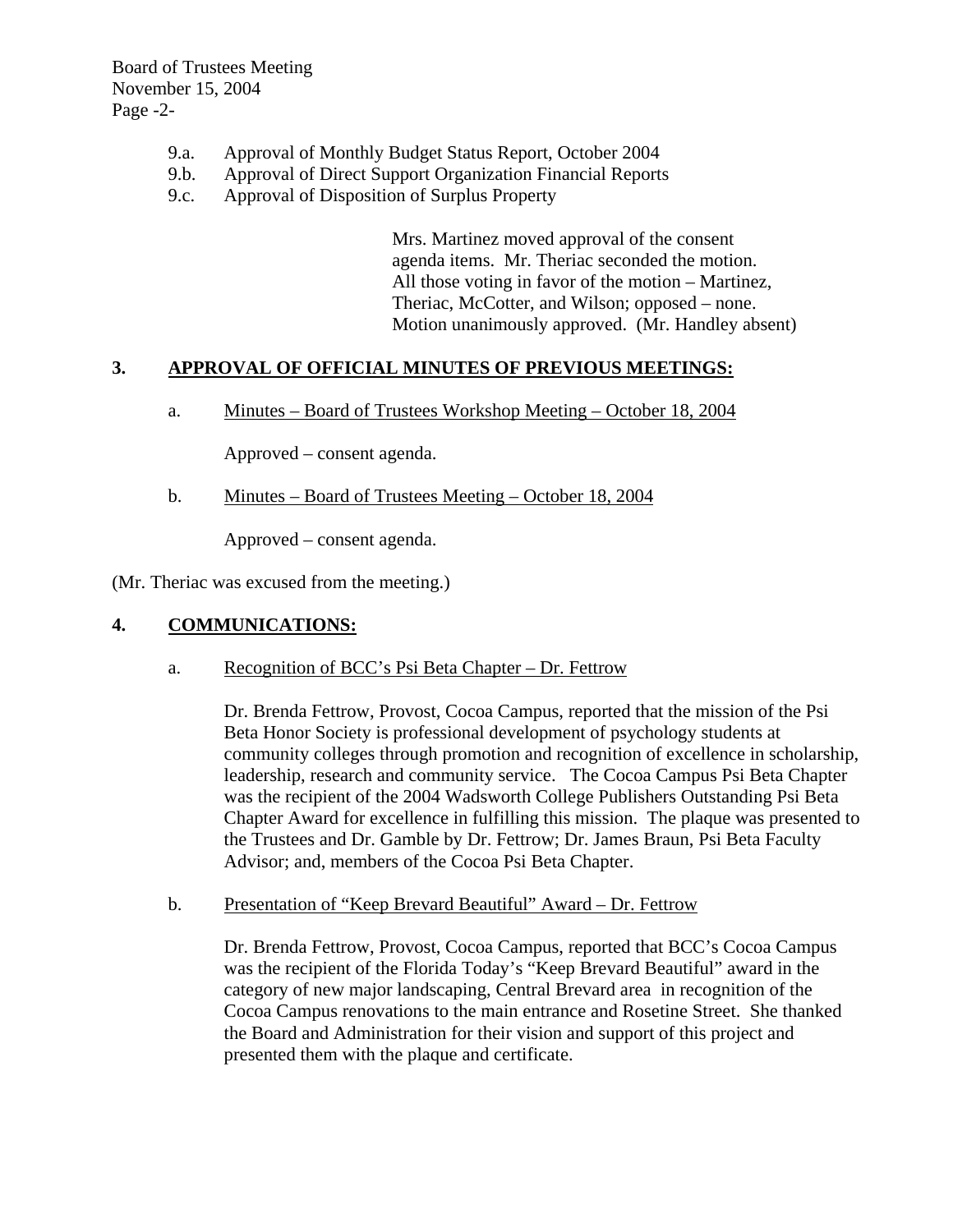Board of Trustees Meeting November 15, 2004 Page -3-

### c. Presentation of BOE Resolution – Dr. Gamble

Dr. Gamble presented Mr. Richard Moon, Director, Maintenance and Plant Operations, with a special resolution from the State Board of Education recognizing the college's Maintenance Department for their sacrifice and dedication to the reconstruction efforts in the aftermaths of Hurricanes Charley, Frances, Ivan and Jeanne.

# **5. CITIZEN'S PRESENTATION:**

None.

# **6. CONSTRUCTION AND DEVELOPMENT:**

a. Confirmation of Approval of Guaranteed Maximum Price for Building 5 Roof, Melbourne Campus – Mr. Little

Approved – consent agenda.

b. Approval of Guaranteed Maximum Price for Building 7 Roof, Melbourne Campus – Mr. Little

Approved – consent agenda.

## **7. OLD BUSINESS:**

a. Report on Pending Legal Actions – Mr. Matheny

No report.

#### 8. **NEW BUSINESS:**

a. Personnel Actions – Ms. Oglesby

Approved – consent agenda.

b. Discussion/Approval of Board "Ends" - Board

Dr. Gamble reported that the Board received a consolidated summary of all the "ends" recommendations. He suggested that the list be reviewed for discussion at the December Board meeting. He introduced, Mr. Frank Billings, Associate Vice President, Institutional Effectiveness and Strategic Management, who described the process he used in consolidating the summary, by slotting each "ends" suggestion against the five categories in 100.1 to 100.5. It was the consensus of the Board to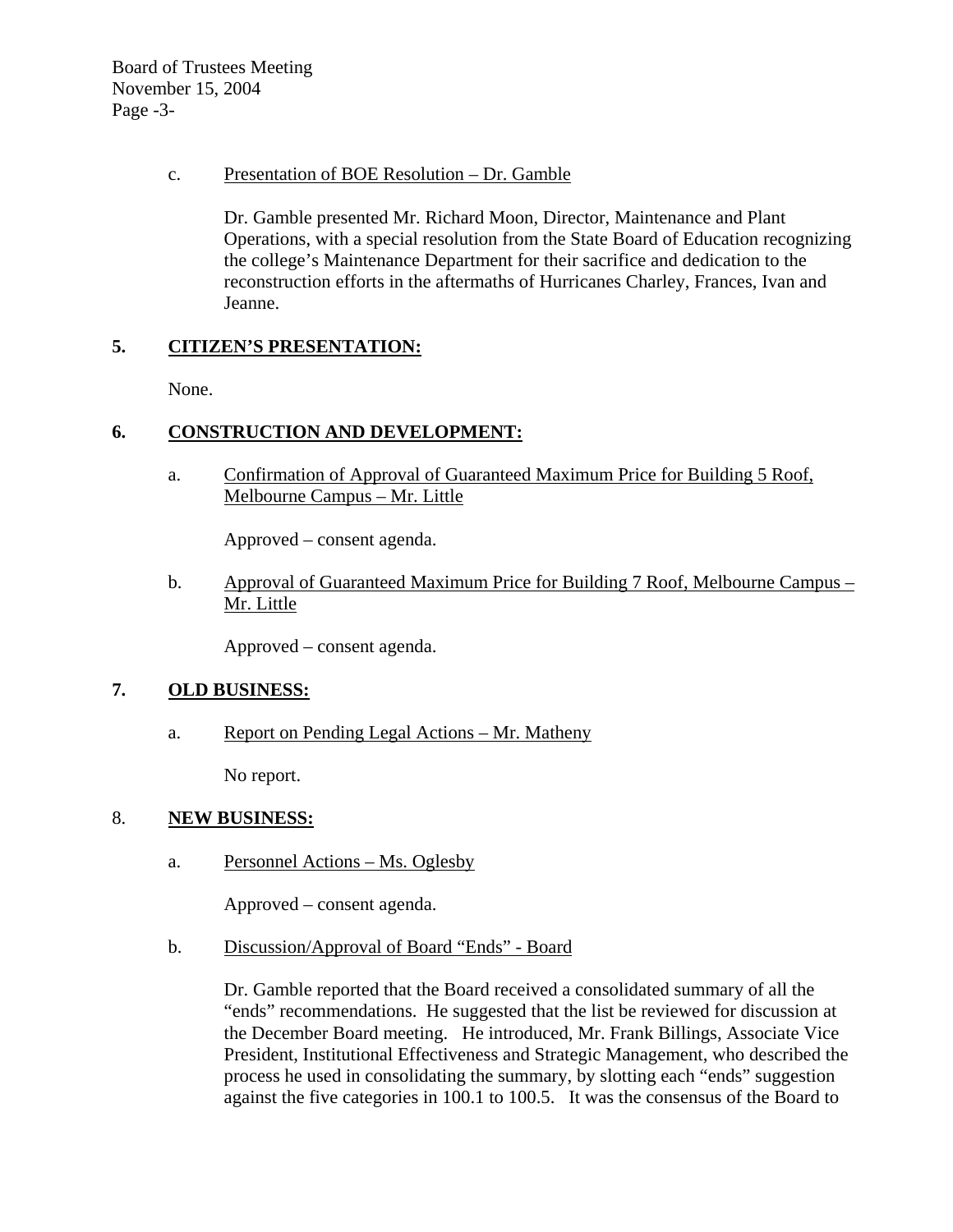Board of Trustees Meeting November 15, 2004 Page -4-

> use the terminology "Objective" rather than "Ends" for this process. A qualitative or quantitative measurement was assigned for each "Objective." Dr. Gamble reported that in many cases student performance is multi-year in character and thus program changes will result in a lag time for student success measurements, which should be factored in. Dr. Gamble also requested Board feedback on items marked to be determined (TBD) as to their suggestions for measuring the success of meeting the objective. Mrs. Martinez suggested that wording be placed into objective terms with specific performance criteria which can be measured and to avoid goals which are too vague. She stated that the administration can help provide the Board with statistics for "norms" which allow the Board to make decisions on whether they feel the norm should be the objective or adjusted. Dr. Gamble reported that he felt there was value in being consistent with state reports which reflect the state's goals for institutions. Mrs. Martinez stated that the state goals should be the minimum objective while the Board would decide if goal percentages should be adjusted. She stated that objectives should be developed for high priority topics, such as industry satisfaction, nursing program, etc. as it is impossible to address everything in the "Ends Statements" as they are too broad. Dr. Gamble stated that it is difficult for the administration to influence some factors so he hoped that the Board would take this into consideration during the evaluation period. In this regard, Mrs. Martinez reported that the objectives should be focused on areas the Administration does have the ability to control or influence. For qualitative metrics, such as survey results from various constituents, the success measurement should be based on the results of the previous year's results. Dr. Gamble reported he will reconfigure the document in terms as discussed, email the revised document to the Board, and hopefully come to final consensus at the January Board meeting.

c. Request for Board Meeting Agenda Items

Mrs. Wilson requested a presentation on the human resource processes be scheduled in January 2005, to include the processes for interviewing, screening, disciplinary action, termination, etc.

## **9. FINANCIAL ACTIONS:**

a. Approval of Monthly Budget Status Report, October 2004 – Mr. Cherry

Approved – consent agenda.

b. Approval of Direct Support Organization Financial Reports – Mr. Cherry

Approved – consent agenda.

c. Approval of Disposition of Surplus Property – Mr. Cherry

Approved – consent agenda.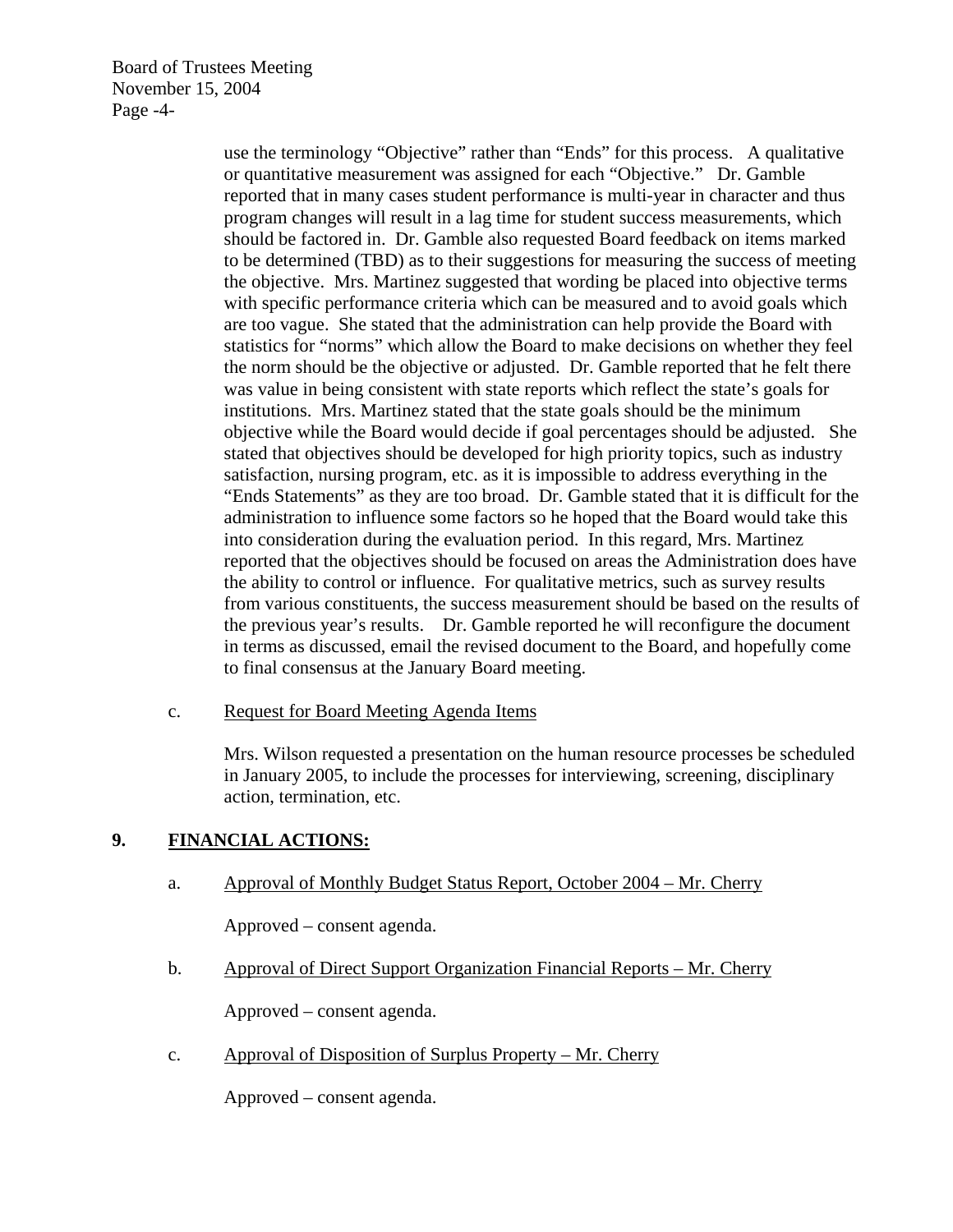Board of Trustees Meeting November 15, 2004 Page -5-

## **10. REPORT OF THE PRESIDENT:**

#### a. College Basic Roofing Class

Dr. Gamble distributed the Florida Today news article and reported on the fast track roofing class, which was developed through partnership with BCC's Institute for Business Training and Community Education (IBT&CE) and the Space Coast Licensed Roofers Association. The class includes 24 hours of instruction to provide basic roofing skills to perspective workers to meet the demand for roofers created from hurricane damage.

#### b. Al Dia Today

Dr. Gamble distributed the November 2004 issue of Al Dia Today, a Hispanic/English newspaper, containing numerous articles regarding the college.

c. NAACP Freedom Fund Banquet

Dr. Gamble reported that the college had good representation at the annual South Brevard NAACP Freedom Fund Banquet held on November 13, and received recognition for the college's support of the NAACP.

#### **11. COMMITTEE REPORTS:**

a. Alumni Association – Mrs. Wilson

Mrs. Wilson reported that although the final figures have not yet been calculated, the Burdine's fundraiser to benefit the Alumni Association was well received. She will report the profit outcome at the December meeting.

b. BCC Foundation – Mr. Theriac

None.

c. Cocoa Village Playhouse – Mr. McCotter

Mr. McCotter reported that the Cocoa Village Playhouse productions are in full swing and going well.

d. Insurance Committee – Mr. Theriac

No report.